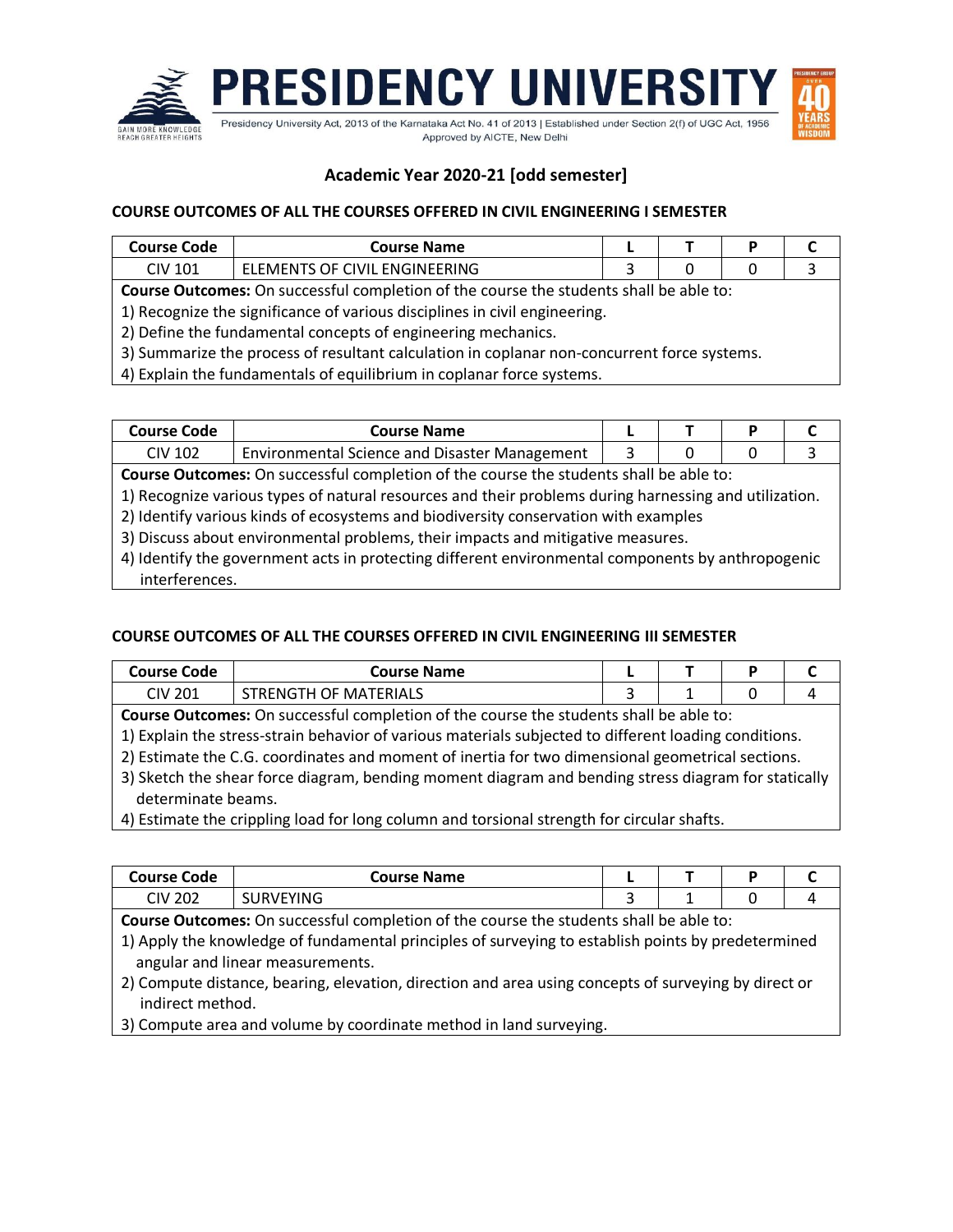| Course Code | <b>Course Name</b>       |  | D |  |
|-------------|--------------------------|--|---|--|
| CIV 203     | . Geology<br>Engineering |  |   |  |

**Course Outcomes:** On successful completion of the course the students shall be able to:

1) Interpret geological activities which shall be based on the past, present and predicted area of the earth under preview.

2) Distinguish between minerals & rocks and their applications in civil engineering programs.

3) Describe the basics of hydrogeological components and rock deformations.

4) Determine fundamental concept of Remote Sensing, Geographic Information System & Global Positioning System

| Course Code    | Course Name       |   | D |  |
|----------------|-------------------|---|---|--|
| <b>CIV 208</b> | MECHANICS<br>LUID | - |   |  |

**Course Outcomes:** On successful completion of the course the students shall be able to:

1) Describe the properties of fluid and measurement of fluid pressure.

2) Compute forces on immersed plane and curved plates.

3) Apply continuity equation and energy equation in solving problems on flow through conduits.

4) Compute the Minor and major losses through pipes.

| Course Code | <b>Course Name</b>                                |  |  |
|-------------|---------------------------------------------------|--|--|
| $CIV$ 219   | <b>Building Materials and Concrete Technology</b> |  |  |

**Course Outcomes:** On successful completion of the course the students shall be able to:

1) Define the various constituents of concrete.

2) Recognize the different types of admixtures for concrete.

3) Describe the properties of fresh concrete and hardened concrete.

4) Compute mix proportions for concrete mixes.

5) Identify the various components in a structure.

| <b>Course Code</b> | <b>Course Name</b>                                                                                                                                                                                                                                                                          |   | D |  |
|--------------------|---------------------------------------------------------------------------------------------------------------------------------------------------------------------------------------------------------------------------------------------------------------------------------------------|---|---|--|
| <b>CIV 263</b>     | <b>BASIC MATERIALS TESTING LAB</b>                                                                                                                                                                                                                                                          | 0 |   |  |
|                    | Course Outcomes: On successful completion of the course the students shall be able to:<br>1) Compute the basic physical properties of aggregates required for mix design of concrete<br>2) Interpret the strength and quality of building materials subjected to various loading conditions |   |   |  |

| <b>Course Code</b> | <b>Course Name</b>                                                                                                                                                                                                                                                                                                                                    |   | P |  |
|--------------------|-------------------------------------------------------------------------------------------------------------------------------------------------------------------------------------------------------------------------------------------------------------------------------------------------------------------------------------------------------|---|---|--|
| <b>CIV 252</b>     | <b>Surveying Practice</b>                                                                                                                                                                                                                                                                                                                             | Ω |   |  |
| method.            | Course Outcomes: On successful completion of the course the students shall be able to:<br>1. Apply the basic principles of engineering surveying for carrying out linear and angular<br>measurements using conventional and advanced instruments.<br>2. Compute Distance, Elevation and Area using basic Surveying instruments by direct and indirect |   |   |  |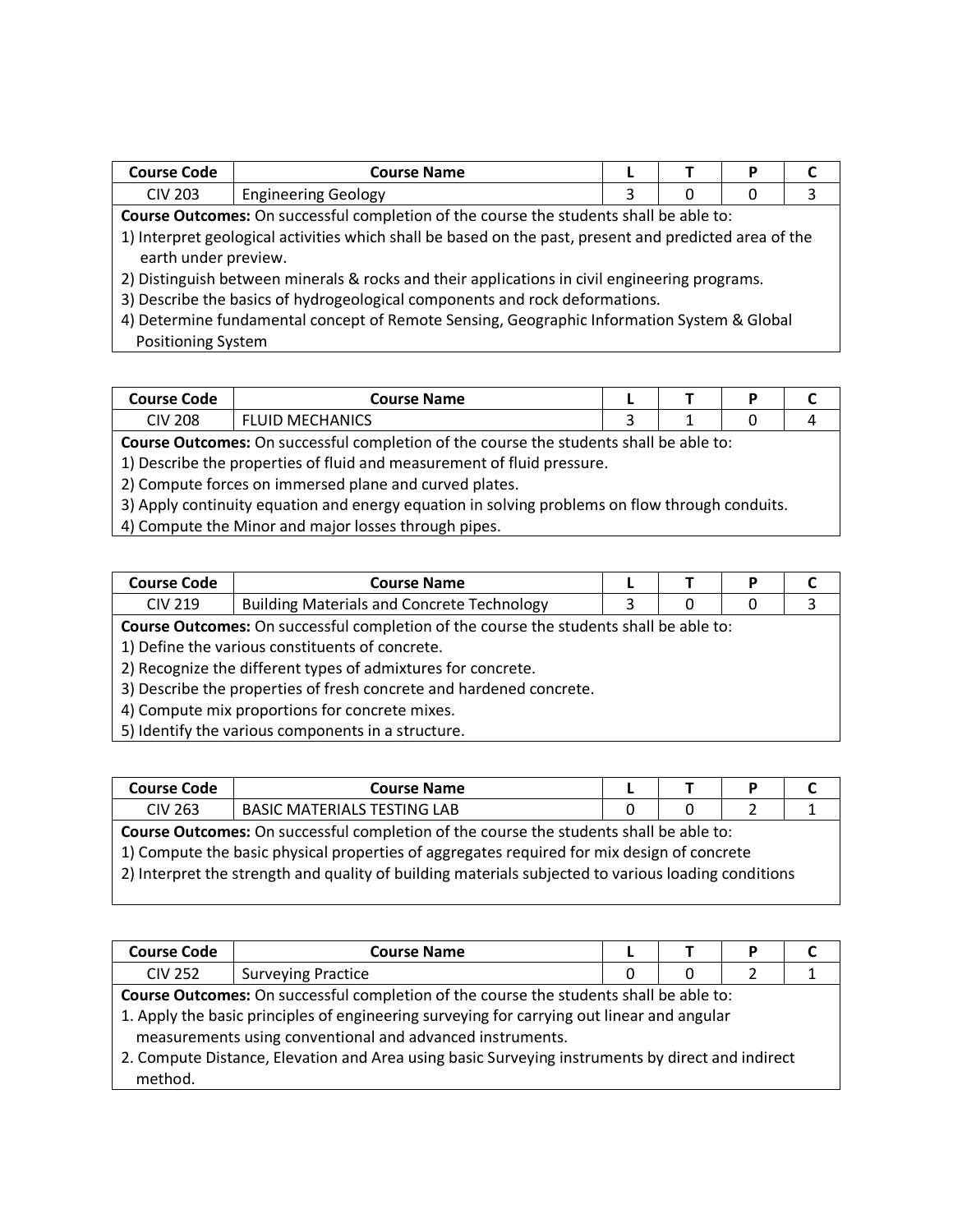#### **COURSE OUTCOMES OF ALL THE COURSES OFFERED IN CIVIL ENGINEERING V SEMESTER**

| <b>Course Code</b>                                                                     | <b>Course Name</b>                                                                              |  |  | P |  |  |  |
|----------------------------------------------------------------------------------------|-------------------------------------------------------------------------------------------------|--|--|---|--|--|--|
| <b>CIV 209</b>                                                                         | <b>STRUCTURAL ANALYSIS - II</b>                                                                 |  |  | 0 |  |  |  |
| Course Outcomes: On successful completion of the course the students shall be able to: |                                                                                                 |  |  |   |  |  |  |
|                                                                                        | 1) Compute the slope, deflection, bending moment and shear force for a statically indeterminate |  |  |   |  |  |  |
|                                                                                        | structure for various loading combinations by slope deflection method.                          |  |  |   |  |  |  |
|                                                                                        | 2) Sketch the bending moment diagram and shear force diagram for a statically indeterminate     |  |  |   |  |  |  |
|                                                                                        | structure for various loading combinations by moment distribution method.                       |  |  |   |  |  |  |

- 3) Sketch the bending moment and shear force for a statically indeterminate structure for various loading combinations using Kani's method.
- 4) Sketch the bending moment diagram and shear force diagram in a statically indeterminate structure using flexibility and stiffness matrix analysis.

| Course Code | <b>Course Name</b>                     |   |  |
|-------------|----------------------------------------|---|--|
| CIV 211     | of RC Structural Elements<br>Design of | - |  |
|             |                                        |   |  |

**Course Outcomes:** On successful completion of the course the students shall be able to: 1. Explain the design philosophy of reinforced concrete structures.

- 2. Apply the principles, procedures and current code requirements to the analysis and design of reinforced concrete elements.
- 3. Solve engineering problems of reinforced concrete elements subjected to flexure, torsion and shear.
- 4. Design Slabs, beams, columns and footings.

| Course Code    | Course Name                   |  |  |
|----------------|-------------------------------|--|--|
| <b>CIV 214</b> | <b>Foundation Engineering</b> |  |  |

**Course Outcomes:** On successful completion of the course the students shall be able to:

1) Compute the factor of safety for slope stability.

2) Estimate the stress distribution in soils.

3) Choose the suitable retaining wall based on lateral earth pressure and stability.

4) Predict the load carrying capacity of shallow foundation and pile foundation.

5) Interpret the soil investigation report.

| <b>Course Code</b>                                                                                                                                                                                                                                                                                     | <b>Course Name</b>     |  |  |  |  |
|--------------------------------------------------------------------------------------------------------------------------------------------------------------------------------------------------------------------------------------------------------------------------------------------------------|------------------------|--|--|--|--|
| CIV 301                                                                                                                                                                                                                                                                                                | <b>PAVEMENT DESIGN</b> |  |  |  |  |
| and the company of the company of the collection of the first property of the collection of the collection of the collection of the collection of the collection of the collection of the collection of the collection of the<br>$\sim$ C $\sim$ L $\sim$<br>$\sim$ $\sim$ $\sim$ $\sim$ $\sim$ $\sim$ |                        |  |  |  |  |

**Course Outcomes:** On successful completion of the course the students shall be able to:

1) Describe the structural and functional aspects of various types of pavements.

2) Estimate the critical design traffic for pavement design.

3) Apply concepts of flexible pavement design in practical scenario.

4) Compute stresses in concrete pavements for various load combinations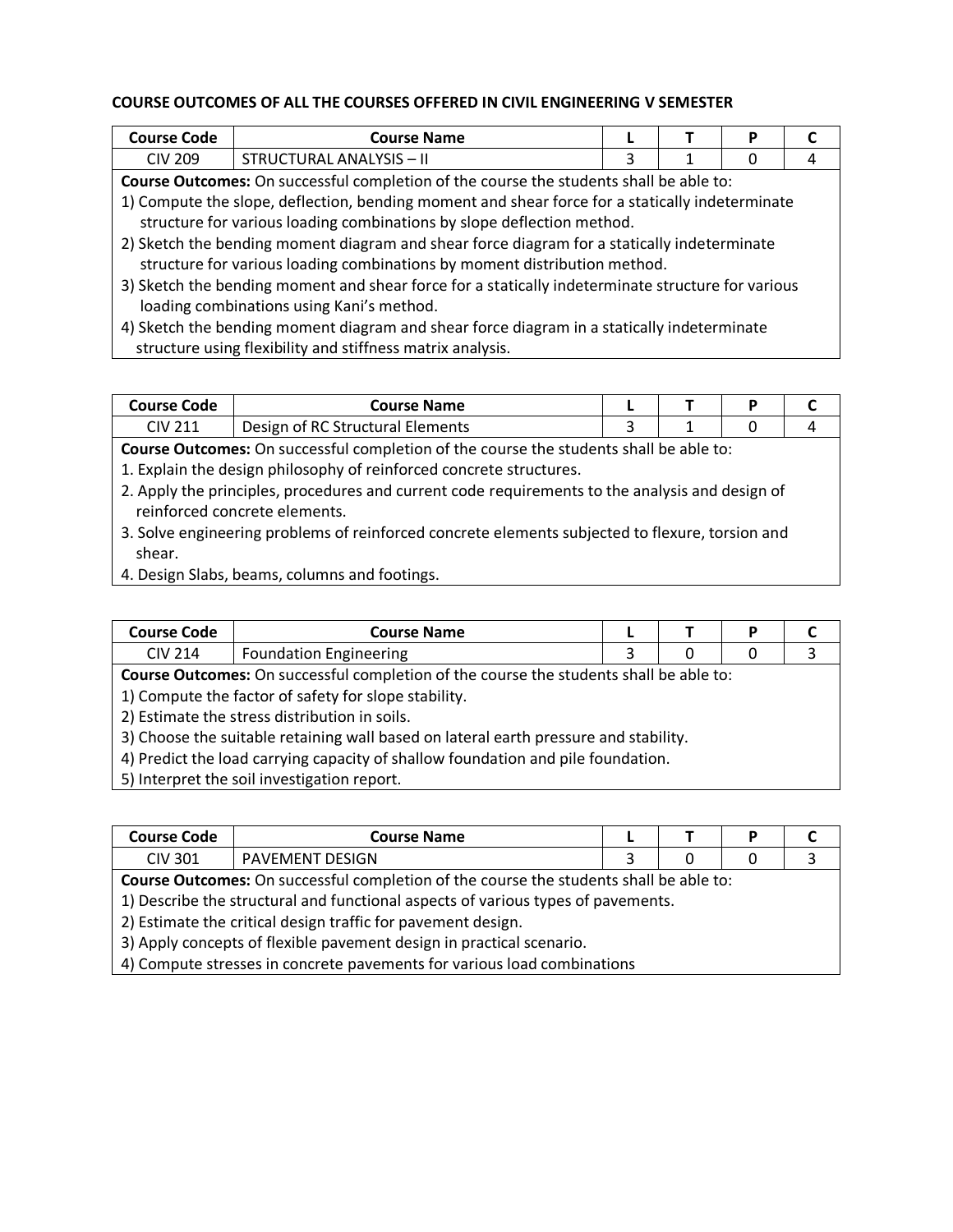| <b>Course Code</b>                                                                            | <b>Course Name</b>                                                                     |   |   | P |  |  |  |
|-----------------------------------------------------------------------------------------------|----------------------------------------------------------------------------------------|---|---|---|--|--|--|
| <b>CIV 303</b>                                                                                | <b>Environmental Pollution and Control</b>                                             | 3 | 0 | 0 |  |  |  |
|                                                                                               | Course Outcomes: On successful completion of the course the students shall be able to: |   |   |   |  |  |  |
|                                                                                               | 1) Outline the various environmental laws and regulations in India.                    |   |   |   |  |  |  |
|                                                                                               | 2) Explain the atmosphere and Lithosphere Pollution and its Control strategies.        |   |   |   |  |  |  |
|                                                                                               | 3) Interpret the impact of Noise Pollution on human beings                             |   |   |   |  |  |  |
| 4) Identify water borne and vector borne diseases and their modes of transmission and control |                                                                                        |   |   |   |  |  |  |
| measures                                                                                      |                                                                                        |   |   |   |  |  |  |

| Course Code | Course Name                  |   |  |  |
|-------------|------------------------------|---|--|--|
| CIV 315     | Advanced Concrete Technology |   |  |  |
|             |                              | . |  |  |

**Course Outcomes:** On successful completion of the course the students shall be able to:

1. Explain the influence of the concrete components and admixtures on the properties of concrete.

2. Describe the properties and durability of hardened concrete.

3. State the correct concreting methods in the field depending upon the site conditions.

4. Identify the suitable concrete for different structures considering the on-site/client's requirements.

| <b>Course Code</b>                                                                                   | <b>Course Name</b>                                                                            |  |  |  |  |  |  |  |
|------------------------------------------------------------------------------------------------------|-----------------------------------------------------------------------------------------------|--|--|--|--|--|--|--|
| <b>CIV 308</b>                                                                                       | <b>GROUNDWATER HYDROLOGY</b>                                                                  |  |  |  |  |  |  |  |
|                                                                                                      | <b>Course Outcomes:</b> On successful completion of the course the students shall be able to: |  |  |  |  |  |  |  |
| 1) Explain distribution and occurrence of groundwater and impact of fluctuations in the water table. |                                                                                               |  |  |  |  |  |  |  |
| 2) Estimate hydraulic conductivity, specific yield and other aquifer properties                      |                                                                                               |  |  |  |  |  |  |  |

3) Identify practical problems of well design and pumping test.

| Course Code | <b>Course Name</b>  |  |  |
|-------------|---------------------|--|--|
| CIV 313     | ,URVEYING<br>ADVANC |  |  |

**Course Outcomes:** On successful completion of the course the students shall be able to:

1) Apply the knowledge of geodetic surveying and theory of errors to accurately determine distances and angles.

2) Illustrate the principle and applications of field astronomy.

3) Demonstrate the use of modern surveying instruments, aerial photogrammetry and remote sensing for capturing the geodetic data accurately.

| Course Code | Course Name                              |  | D |  |
|-------------|------------------------------------------|--|---|--|
| CIV 302     | CHNIQUES<br>GROUND<br>) IMPROVEMENT TECH |  |   |  |

**Course Outcomes:** On successful completion of the course the students shall be able to:

1) Analyze the field problems related to problematic soils and solve the problems using the ground Improvement technique.

2) Demonstrate various techniques of ground modifications.

3) Apply Geo-synthetics for various geotechnical problems.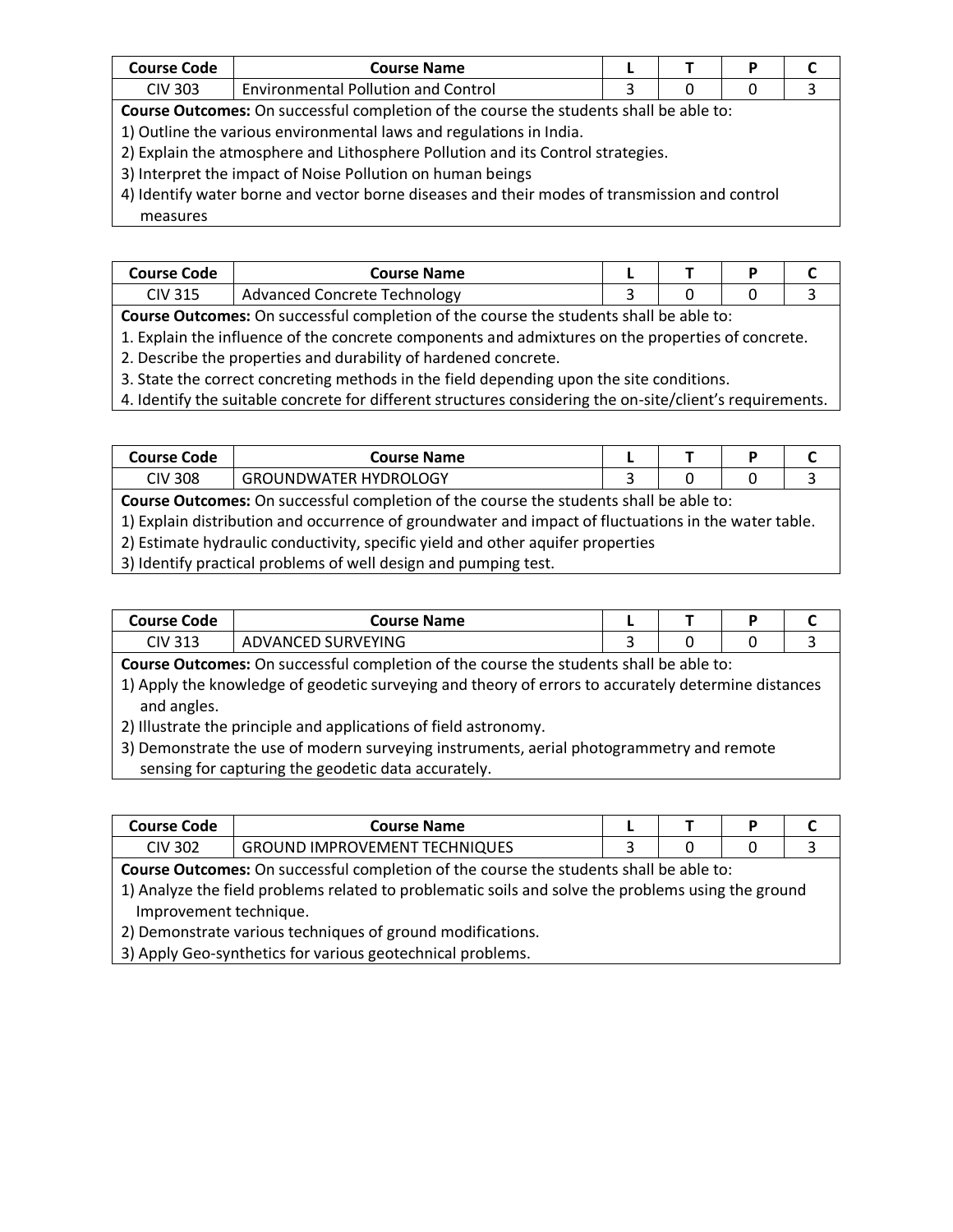| <b>Course Code</b> | <b>Course Name</b>                           |  |  |
|--------------------|----------------------------------------------|--|--|
| CIV 258            | TER AIDED BUILDING DRAWING<br><b>COMPLIT</b> |  |  |

**Course Outcomes:** On successful completion of the course the students shall be able to:

- 1) Produce plan, section and elevation drawings for buildings using AutoCAD tools.
- 2) Sketch structural detailing for basic Structural Components.

3) Prepare layout drawing of utilities like water supply, sanitary and electrical connections.

| <b>Course Code</b> | Course Name                                                                                   |  |  |
|--------------------|-----------------------------------------------------------------------------------------------|--|--|
| CIV 260            | <b>GEOTECHNICAL ENGINEERING LABORATORY</b>                                                    |  |  |
|                    | <b>Course Outcomes:</b> On successful completion of the course the students shall be able to: |  |  |

1. Outline the physical and index properties of the soil.

2. Determine shear strength parameters by direct shear test, unconfined compression test and triaxial shear test.

3. Compute the coefficient of permeability.

4. Determine the coefficient of consolidation and compaction parameters.

#### **COURSE OUTCOMES OF ALL THE COURSES OFFERED IN CIVIL ENGINEERING VII SEMESTER**

| <b>Course Code</b>                                                                                   | <b>Course Name</b>                                                                       |  |  | P |  |  |  |  |
|------------------------------------------------------------------------------------------------------|------------------------------------------------------------------------------------------|--|--|---|--|--|--|--|
| <b>CIV 213</b>                                                                                       | Design of Structural Steel Elements                                                      |  |  |   |  |  |  |  |
|                                                                                                      | Course Outcomes: On successful completion of the course the students shall be able to:   |  |  |   |  |  |  |  |
|                                                                                                      | 1) Recognize the design philosophy of steel structures and concept of limit state design |  |  |   |  |  |  |  |
| 2) Identify the different failure modes of bolted and welded connections, and determine their design |                                                                                          |  |  |   |  |  |  |  |
| strengths.                                                                                           |                                                                                          |  |  |   |  |  |  |  |

3) Apply the design principles in design of tension and compression members according to specific design criteria.

4) Analyze and design structural steel members subjected to flexure.

| <b>Course Code</b>                                  | <b>Course Name</b>                                                                                   |  |  | P |  |  |  |  |
|-----------------------------------------------------|------------------------------------------------------------------------------------------------------|--|--|---|--|--|--|--|
| <b>CIV 215</b>                                      | Estimating, Costing and Valuation                                                                    |  |  |   |  |  |  |  |
|                                                     | Course Outcomes: On successful completion of the course the students shall be able to:               |  |  |   |  |  |  |  |
|                                                     | 1) Describe the principles of estimation and units of measurement for various items of works         |  |  |   |  |  |  |  |
|                                                     | 2) Compute the quantity of materials required for various civil engineering works with specification |  |  |   |  |  |  |  |
| 3) Prepare rate analysis for various building works |                                                                                                      |  |  |   |  |  |  |  |
| 4) Estimate the valuation of various building works |                                                                                                      |  |  |   |  |  |  |  |

| <b>Course Code</b> | <b>Course Name</b>                                                                     |   |  | Р |  |  |  |
|--------------------|----------------------------------------------------------------------------------------|---|--|---|--|--|--|
| <b>CIV 216</b>     | Hydrology and Water Resources Engineering                                              | 3 |  | 0 |  |  |  |
|                    | Course Outcomes: On successful completion of the course the students shall be able to: |   |  |   |  |  |  |
|                    | 1) Identify the types and forms of precipitation.                                      |   |  |   |  |  |  |
|                    | 2) Recognize the losses in precipitation.                                              |   |  |   |  |  |  |
|                    | 3) Estimate Runoff and Flood Hydrograph.                                               |   |  |   |  |  |  |
|                    | 4) Compute the Water Requirements of Crops                                             |   |  |   |  |  |  |